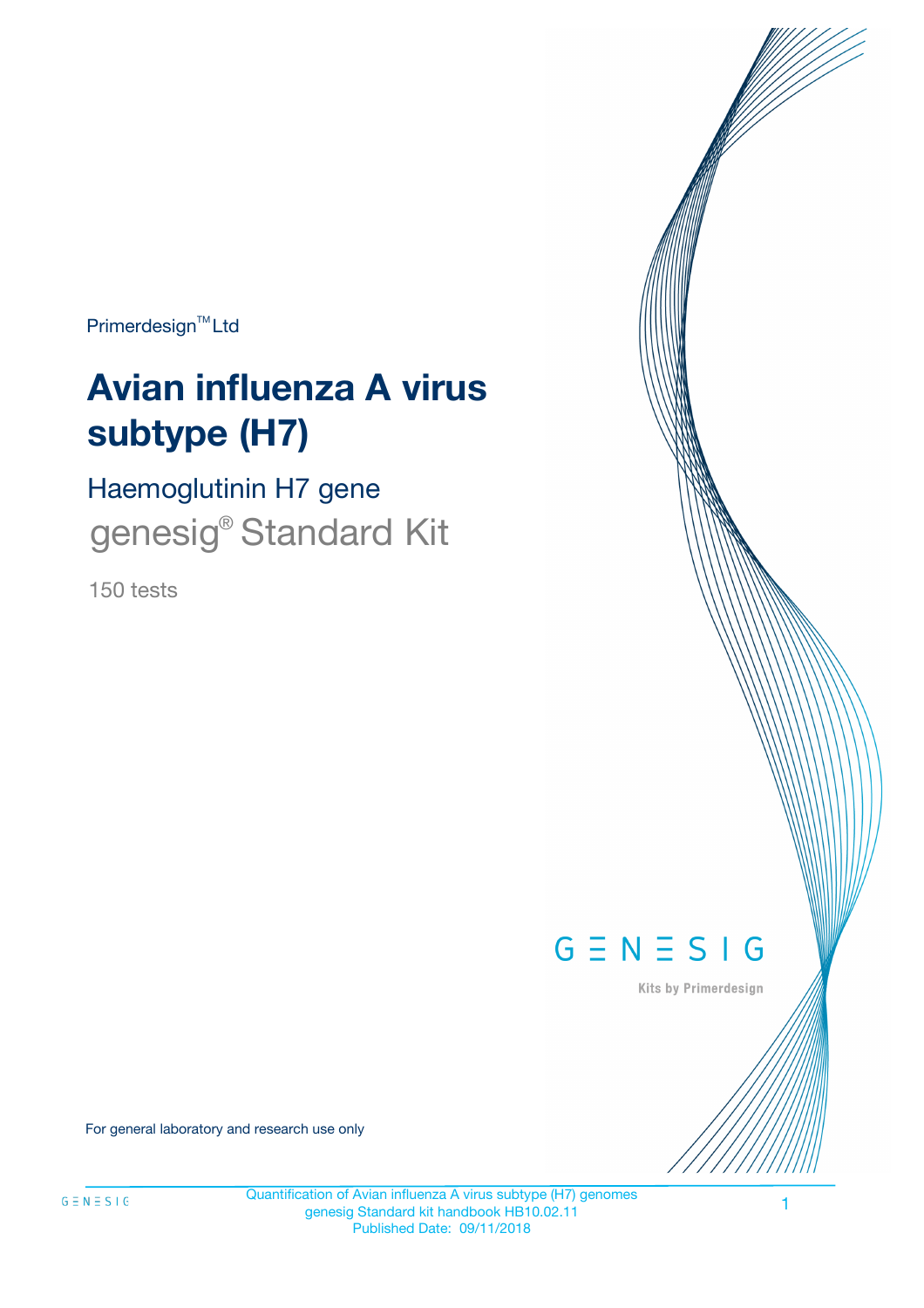# Introduction to Avian influenza A virus subtype (H7)

Influenza, commonly known as the flu, is an infectious disease of birds and mammals caused by an RNA virus of the family Orthomyxoviridae (the influenza viruses). In people, common symptoms of influenza are fever, sore throat, muscle pains, severe headache, coughing, and weakness and fatigue. In more serious cases, influenza causes pneumonia, which can be fatal, particularly in young children and the elderly. Although the common cold is sometimes confused with influenza, it is a much less severe disease and caused by a different virus. Similarly, gastroenteritis is sometimes called "stomach flu" or "24-hour flu", but is unrelated to influenza.

Typically, influenza is transmitted from infected mammals through the air by coughs or sneezes creating aerosols containing the virus, and from infected birds through their droppings.

Influenza can also be transmitted by saliva, nasal secretions, feces and blood. Infections either occur through direct contact with these bodily fluids, or by contact with contaminated surfaces. Flu viruses can remain infectious for over 30 days at 0°C (32°F) and about one week at human body temperature, although they are rapidly inactivated by disinfectants and detergents.

Flu spreads around the world in seasonal epidemics, killing millions of people in pandemic years and hundreds of thousands in non-pandemic years. Three influenza pandemics occurred in the 20th century—each following a major genetic change in the virus—and killed tens of millions of people. Often, these pandemics result from the spread of a flu virus between animal species.

Influenza virus A includes only one species: Influenza A virus which causes influenza in birds and some mammals. Strains of all subtypes of influenza A virus have been isolated from wild birds, although disease is uncommon. Some isolates of influenza A virus cause severe disease both in domestic poultry and, rarely, in humans. Occasionally viruses are transmitted from wild aquatic birds to domestic poultry and this may cause an outbreak or give rise to human influenza pandemics.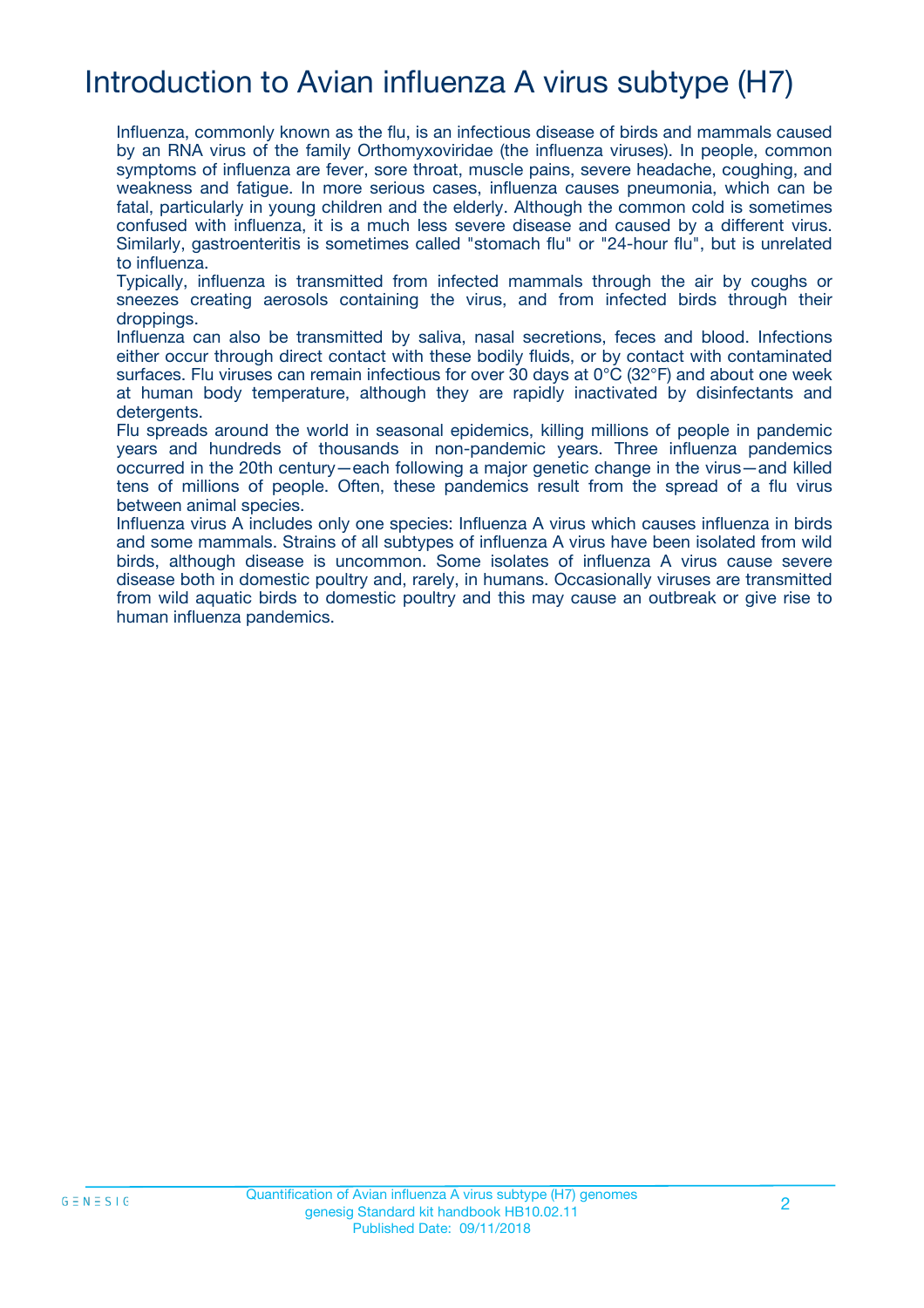# **Specificity**

The Primerdesign genesig Kit for Avian influenza A virus subtype (H7) (H7) genomes is designed for the in vitro quantification of H7 genomes. The kit is designed to have a broad detection profile. Specifically, the primers represent 100% homology with over 95% of the NCBI database reference sequences available at the time of design.

The dynamics of genetic variation means that new sequence information may become available after the initial design. Primerdesign periodically reviews the detection profiles of our kits and when required releases new versions.

The primers have very high homology with all reference sequences submitted since 2000 and therefore have the very broadest detection profile. These primers will also detect most historical sequences for this subtype. However, due to the inherent instability of RNA viral genomes, it is not possible guarantee quantification of all clinical isolates.

If you require further information, or have a specific question about the detection profile of this kit then please send an e.mail to enquiry@primerdesign.co.uk and our bioinformatics team will answer your question.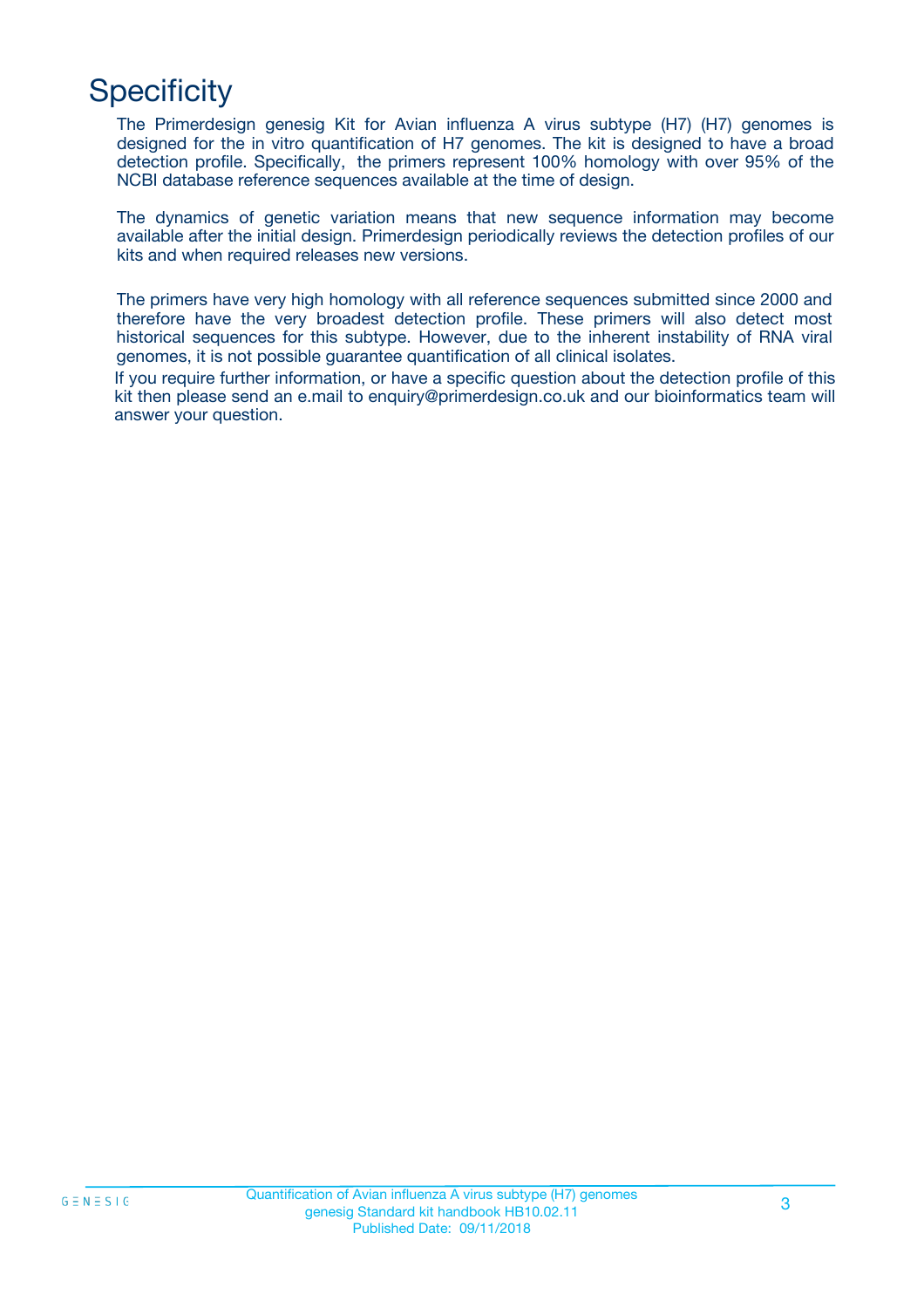# Kit contents

- **H7 specific primer/probe mix (150 reactions BROWN)** FAM labelled
- **H7 positive control template (for Standard curve RED)**
- **RNase/DNase free water (WHITE)** for resuspension of primer/probe mixes
- **Template preparation buffer (YELLOW)** for resuspension of positive control template and standard curve preparation

### **Reagents and equipment to be supplied by the user**

#### **Real-time PCR Instrument**

#### **Extraction kit**

This kit is recommended for use with genesig Easy DNA/RNA Extraction kit. However, it is designed to work well with all processes that yield high quality RNA and DNA with minimal PCR inhibitors.

**oasigTM lyophilised OneStep or Precision**®**PLUS OneStep 2X RT-qPCR Master Mix** Contains complete OneStep RT-qPCR master mix

**Pipettors and Tips**

**Vortex and centrifuge**

**Thin walled 1.5 ml PCR reaction tubes**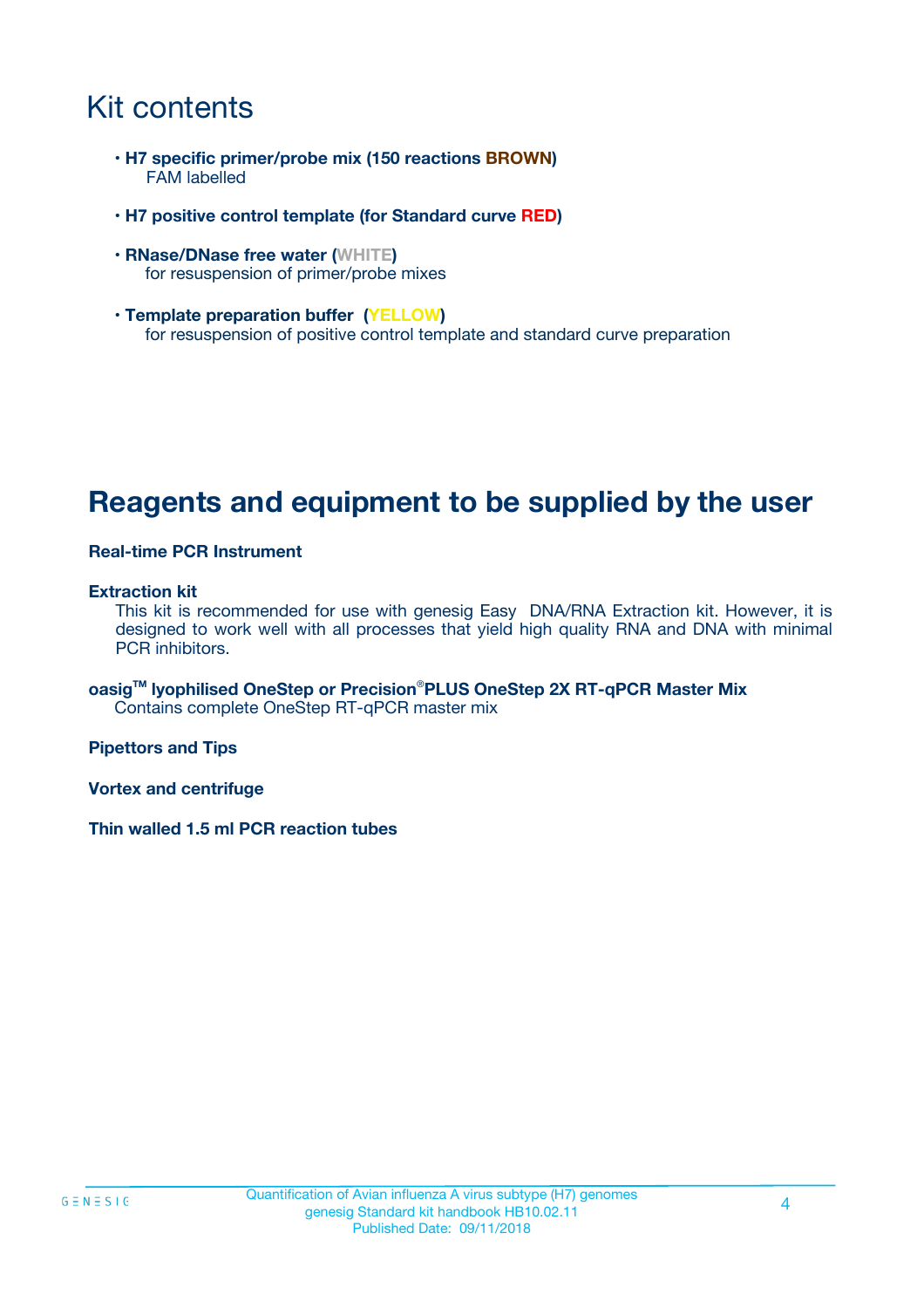### Kit storage and stability

This kit is stable at room temperature but should be stored at -20ºC on arrival. Once the lyophilised components have been resuspended they should not be exposed to temperatures above -20°C for longer than 30 minutes at a time and unnecessary repeated freeze/thawing should be avoided. The kit is stable for six months from the date of resuspension under these circumstances.

If a standard curve dilution series is prepared this can be stored frozen for an extended period. If you see any degradation in this serial dilution a fresh standard curve can be prepared from the positive control.

Primerdesign does not recommend using the kit after the expiry date stated on the pack.

### Suitable sample material

All kinds of sample material suited for PCR amplification can be used. Please ensure the samples are suitable in terms of purity, concentration, and RNA/DNA integrity. Always run at least one negative control with the samples. To prepare a negative-control, replace the template RNA sample with RNase/DNase free water.

### Dynamic range of test

Under optimal PCR conditions genesig H7 detection kits have very high priming efficiencies of >95% and can detect less than 100 copies of target template.

### Notices and disclaimers

This product is developed, designed and sold for research purposes only. It is not intended for human diagnostic or drug purposes or to be administered to humans unless clearly expressed for that purpose by the Food and Drug Administration in the USA or the appropriate regulatory authorities in the country of use. During the warranty period Primerdesign genesig detection kits allow precise and reproducible data recovery combined with excellent sensitivity. For data obtained by violation to the general GLP guidelines and the manufacturer's recommendations the right to claim under guarantee is expired. PCR is a proprietary technology covered by several US and foreign patents. These patents are owned by Roche Molecular Systems Inc. and have been sub-licensed by PE Corporation in certain fields. Depending on your specific application you may need a license from Roche or PE to practice PCR. Additional information on purchasing licenses to practice the PCR process may be obtained by contacting the Director of Licensing at Roche Molecular Systems, 1145 Atlantic Avenue, Alameda, CA 94501 or Applied Biosystems business group of the Applera Corporation, 850 Lincoln Centre Drive, Foster City, CA 94404. In addition, the 5' nuclease assay and other homogeneous amplification methods used in connection with the PCR process may be covered by U.S. Patents 5,210,015 and 5,487,972, owned by Roche Molecular Systems, Inc, and by U.S. Patent 5,538,848, owned by The Perkin-Elmer Corporation.

### Trademarks

Primerdesign™ is a trademark of Primerdesign Ltd.

genesig $^\circledR$  is a registered trademark of Primerdesign Ltd.

The PCR process is covered by US Patents 4,683,195, and 4,683,202 and foreign equivalents owned by Hoffmann-La Roche AG. BI, ABI PRISM® GeneAmp® and MicroAmp® are registered trademarks of the Applera Genomics (Applied Biosystems Corporation). BIOMEK® is a registered trademark of Beckman Instruments, Inc.; iCycler™ is a registered trademark of Bio-Rad Laboratories, Rotor-Gene is a trademark of Corbett Research. LightCycler™ is a registered trademark of the Idaho Technology Inc. GeneAmp®, TaqMan® and AmpliTaqGold® are registered trademarks of Roche Molecular Systems, Inc., The purchase of the Primerdesign™ reagents cannot be construed as an authorization or implicit license to practice PCR under any patents held by Hoffmann-LaRoche Inc.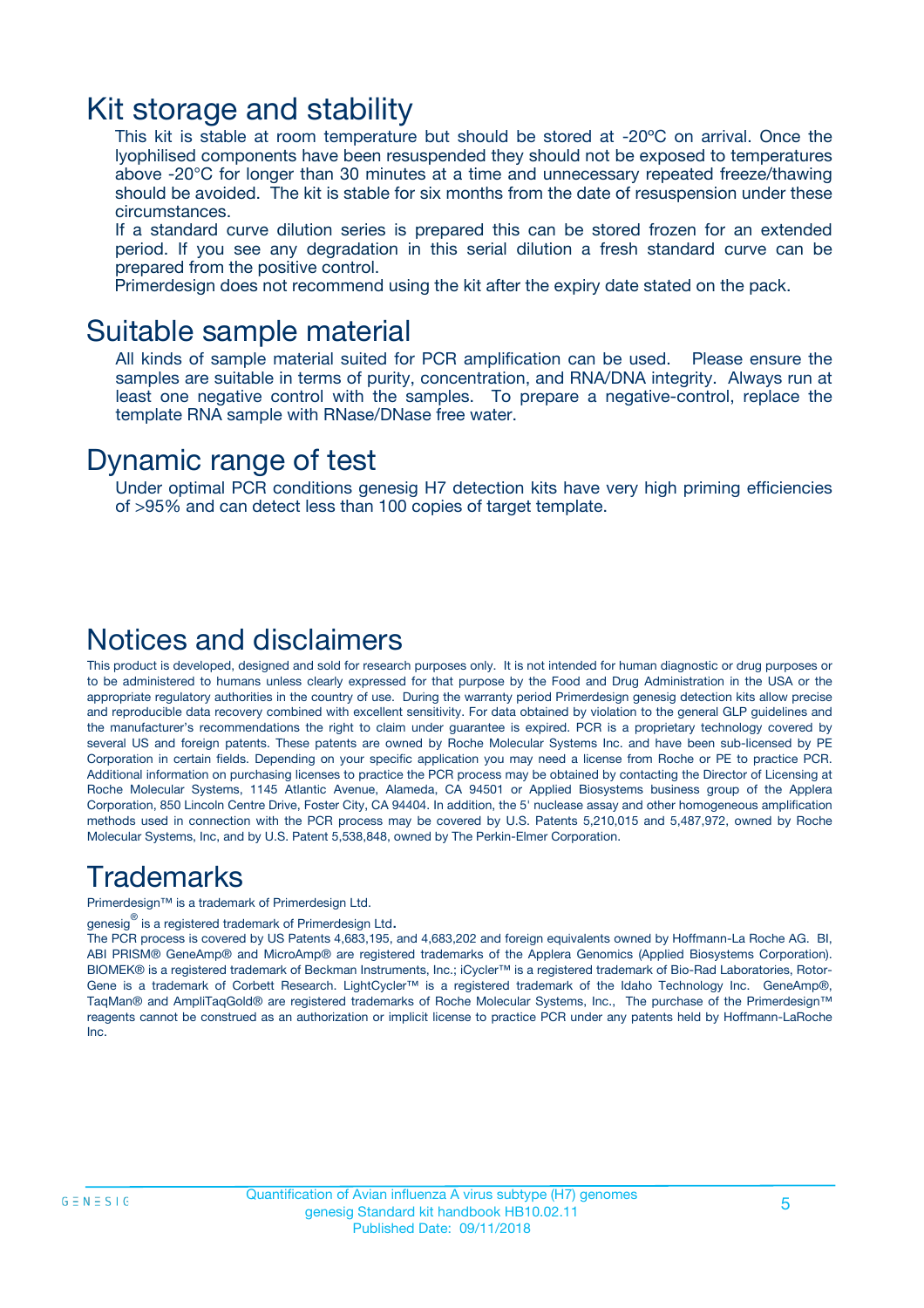# Principles of the test

#### **Real-time PCR**

A H7 specific primer and probe mix is provided and this can be detected through the FAM channel.

The primer and probe mix provided exploits the so-called TaqMan® principle. During PCR amplification, forward and reverse primers hybridize to the H7 cDNA. A fluorogenic probe is included in the same reaction mixture which consists of a DNA probe labeled with a 5`-dye and a 3`-quencher. During PCR amplification, the probe is cleaved and the reporter dye and quencher are separated. The resulting increase in fluorescence can be detected on a range of qPCR platforms.

#### **Positive control**

For copy number determination and as a positive control for the PCR set up, the kit contains a positive control template. This can be used to generate a standard curve of H7 copy number / Cq value. Alternatively the positive control can be used at a single dilution where full quantitative analysis of the samples is not required. Each time the kit is used, at least one positive control reaction must be included in the run. A positive result indicates that the primers and probes for detecting the target H7 gene worked properly in that particular experimental scenario. If a negative result is obtained the test results are invalid and must be repeated. Care should be taken to ensure that the positive control does not contaminate any other kit component which would lead to false-positive results. This can be achieved by handling this component in a Post PCR environment. Care should also be taken to avoid cross-contamination of other samples when adding the positive control to the run. This can be avoided by sealing all other samples and negative controls before pipetting the positive control into the positive control well.

#### **Negative control**

To validate any positive findings a negative control reaction should be included every time the kit is used. For this reaction the RNase/DNase free water should be used instead of template. A negative result indicates that the reagents have not become contaminated while setting up the run.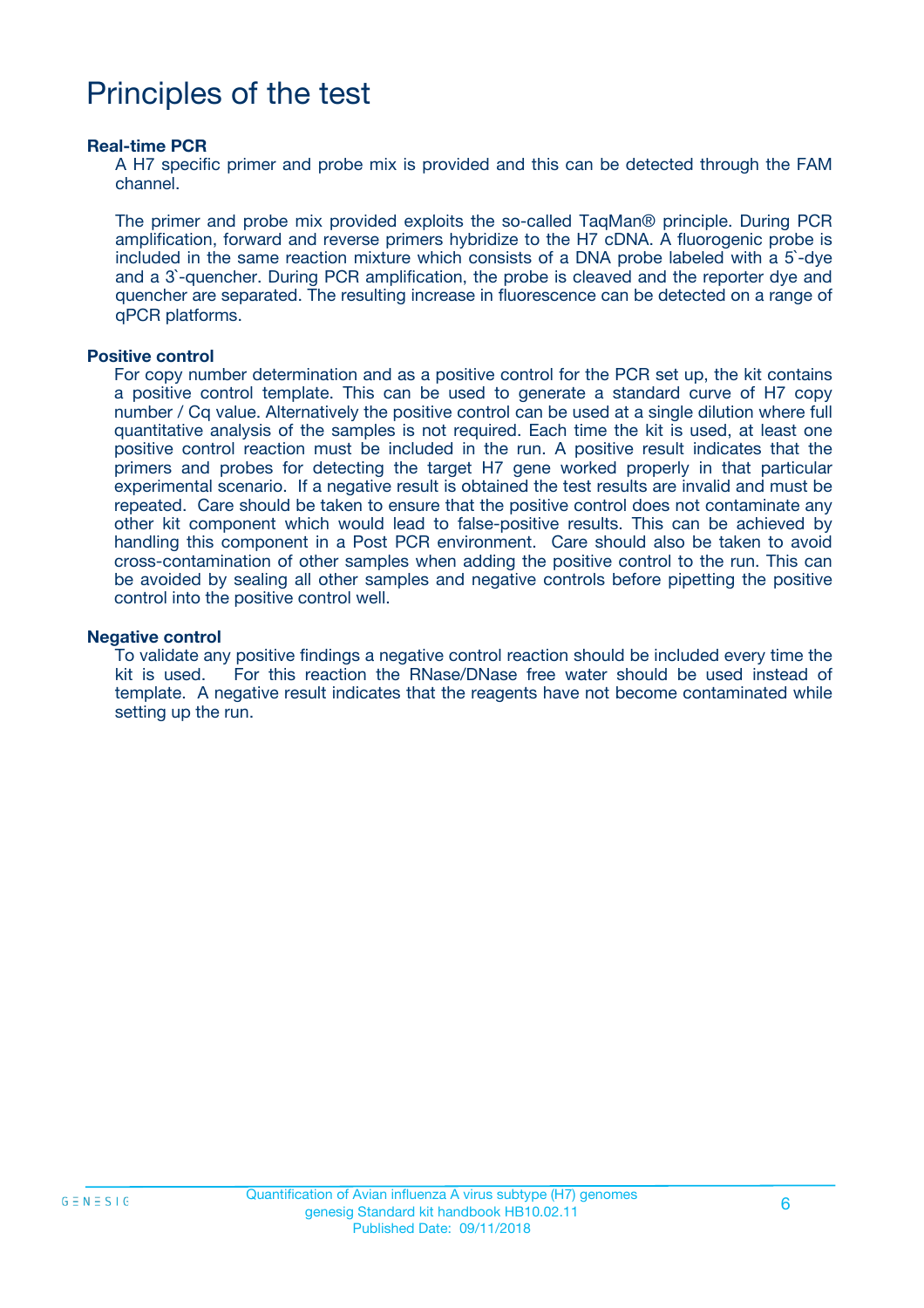### Resuspension protocol

To minimize the risk of contamination with foreign DNA, we recommend that all pipetting be performed in a PCR clean environment. Ideally this would be a designated PCR lab or PCR cabinet. Filter tips are recommended for all pipetting steps.

#### **1. Pulse-spin each tube in a centrifuge before opening.**

This will ensure lyophilised primer and probe mix is in the base of the tube and is not spilt upon opening the tube.

#### **2. Resuspend the kit components in the RNase/DNase free water supplied, according to the table below:**

To ensure complete resuspension, vortex each tube thoroughly.

| Component - resuspend in water | <b>Volume</b> |
|--------------------------------|---------------|
| <b>Pre-PCR pack</b>            |               |
| H7 primer/probe mix (BROWN)    | 165 µl        |

#### **3. Resuspend the positive control template in the template preparation buffer supplied, according to the table below:**

To ensure complete resuspension, vortex the tube thoroughly.

| Component - resuspend in template preparation buffer |        |
|------------------------------------------------------|--------|
| <b>Post-PCR heat-sealed foil</b>                     |        |
| H7 Positive Control Template (RED) *                 | 500 µl |

\* This component contains high copy number template and is a VERY significant contamination risk. It must be opened and handled in a separate laboratory environment, away from the other components.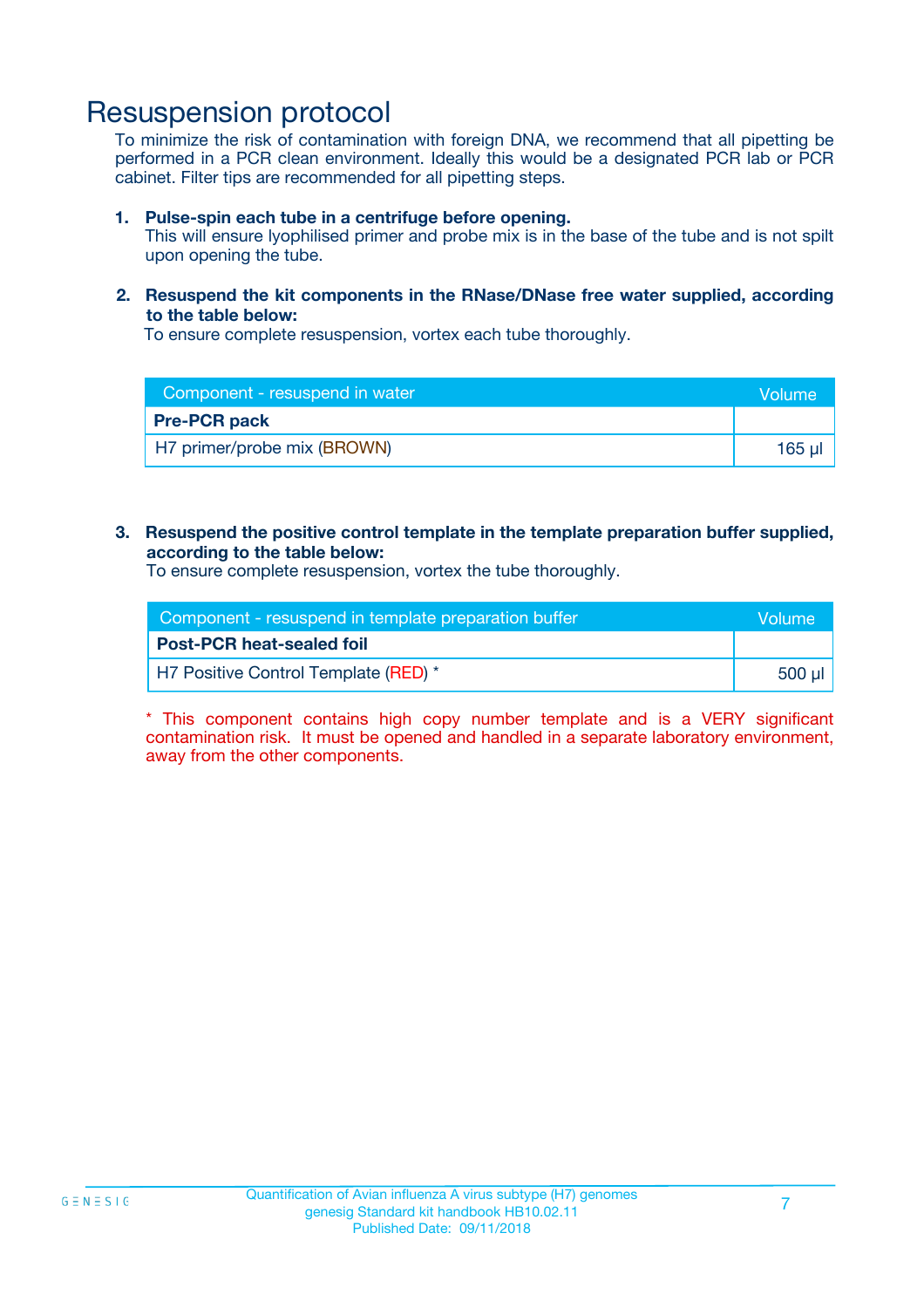# OneStep RT-qPCR detection protocol

A OneStep approach combining the reverse transcription and amplification in a single closed tube is the preferred method. If, however, a two step approach is required see page 10.

#### **For optimum performance and sensitivity.**

All pipetting steps and experimental plate set up should be performed on ice. After the plate is poured proceed immediately to the OneStep amplification protocol. Prolonged incubation of reaction mixes at room temperature can lead to PCR artifacts that reduce the sensitivity of detection.

**1. For each RNA sample prepare a reaction mix according to the table below:** Include sufficient reactions for positive and negative controls.

| Component                                                    | <b>Volume</b> |
|--------------------------------------------------------------|---------------|
| oasig OneStep or PrecisionPLUS OneStep 2X RT-qPCR Master Mix | 10 µl         |
| H7 primer/probe mix (BROWN)                                  | 1 µI          |
| <b>RNase/DNase free water (WHITE)</b>                        | 4 µl          |
| <b>Final Volume</b>                                          | <u>15 µl</u>  |

- **2. Pipette 15µl of this mix into each well according to your qPCR experimental plate set up.**
- **3. Pipette 5µl of RNA template into each well, according to your experimental plate set up.**

For negative control wells use 5µl of RNase/DNase free water. The final volume in each well is 20ul.

**4. If a standard curve is included for quantitative analysis prepare a reaction mix according to the table below:**

| Component                                                    | Volume  |
|--------------------------------------------------------------|---------|
| oasig OneStep or PrecisionPLUS OneStep 2X RT-qPCR Master Mix | 10 µl   |
| H7 primer/probe mix (BROWN)                                  | 1 ul    |
| <b>RNase/DNase free water (WHITE)</b>                        | $4 \mu$ |
| <b>Final Volume</b>                                          | 15 ul   |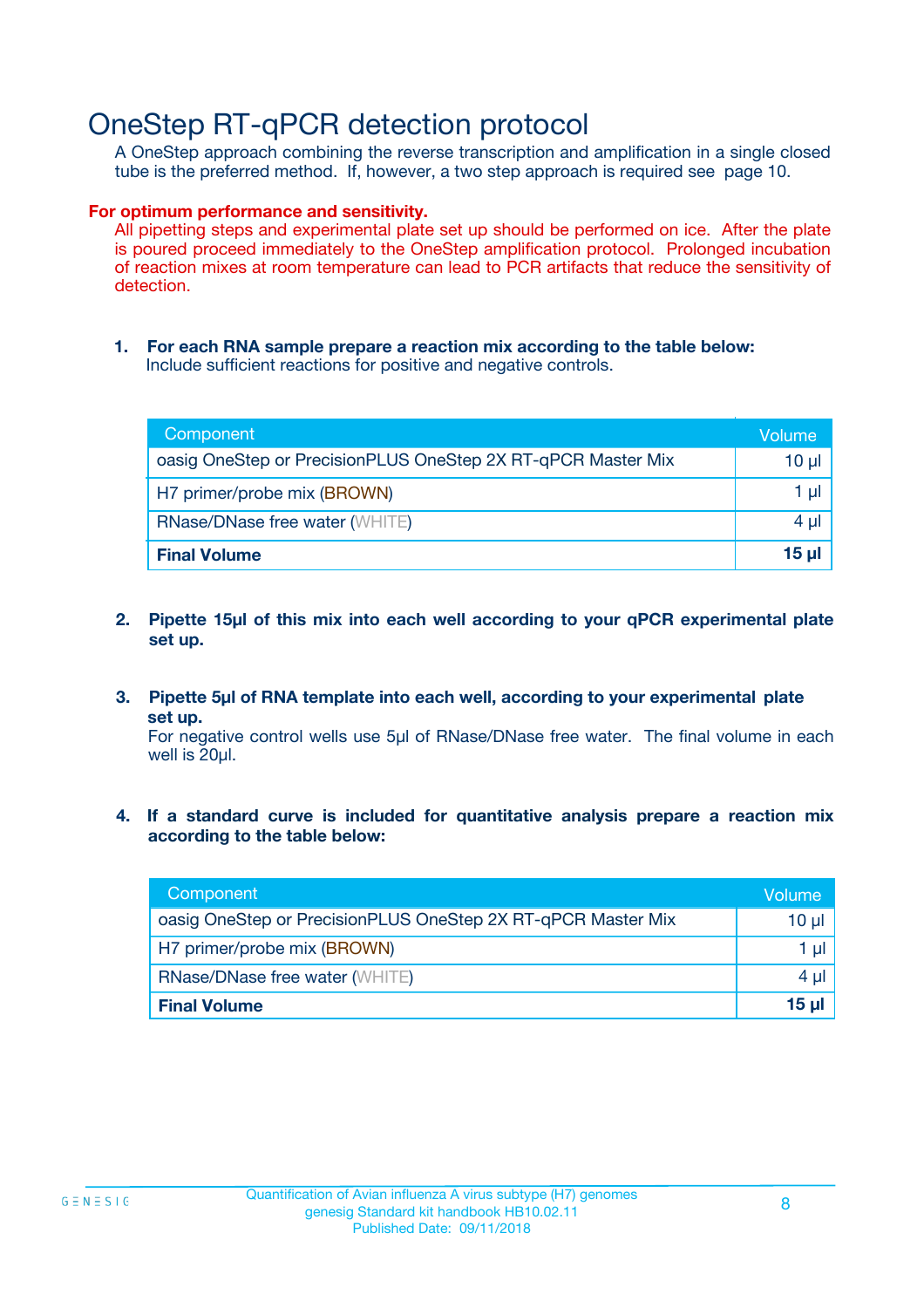#### **5. Preparation of standard curve dilution series**

- 1) Pipette 90µl of template preparation buffer into 5 tubes and label 2-6
- 2) Pipette 10µl of Positive Control Template (RED) into tube 2
- 3) Vortex thoroughly
- 4) Change pipette tip and pipette 10µl from tube 2 into tube 3
- 5) Vortex thoroughly

Repeat steps 4 and 5 to complete the dilution series

| <b>Standard Curve</b>         | <b>Copy Number</b>     |
|-------------------------------|------------------------|
| Tube 1 Positive control (RED) | $2 \times 10^5$ per µl |
| Tube 2                        | $2 \times 10^4$ per µl |
| Tube 3                        | $2 \times 10^3$ per µl |
| Tube 4                        | $2 \times 10^2$ per µl |
| Tube 5                        | 20 per $\mu$           |
| Tube 6                        | 2 per µl               |

**6. Pipette 5µl of standard template into each well for the standard curve according to your plate set up**

The final volume in each well is 20ul.

# OneStep RT-qPCR amplification protocol

Amplification conditions using oasig OneStep or PrecisionPLUS OneStep 2X RT-qPCR Master Mix.

|             | <b>Step</b>                  | <b>Time</b>      | <b>Temp</b>    |
|-------------|------------------------------|------------------|----------------|
|             | <b>Reverse Transcription</b> | $10 \text{ min}$ | 55 °C          |
|             | Enzyme activation            | 2 min            | $95^{\circ}$ C |
| Cycling x50 | Denaturation                 | 10 <sub>s</sub>  | $95^{\circ}$ C |
|             | <b>DATA COLLECTION *</b>     | 60 s             | $60^{\circ}$ C |

\* Fluorogenic data should be collected during this step through the FAM channel